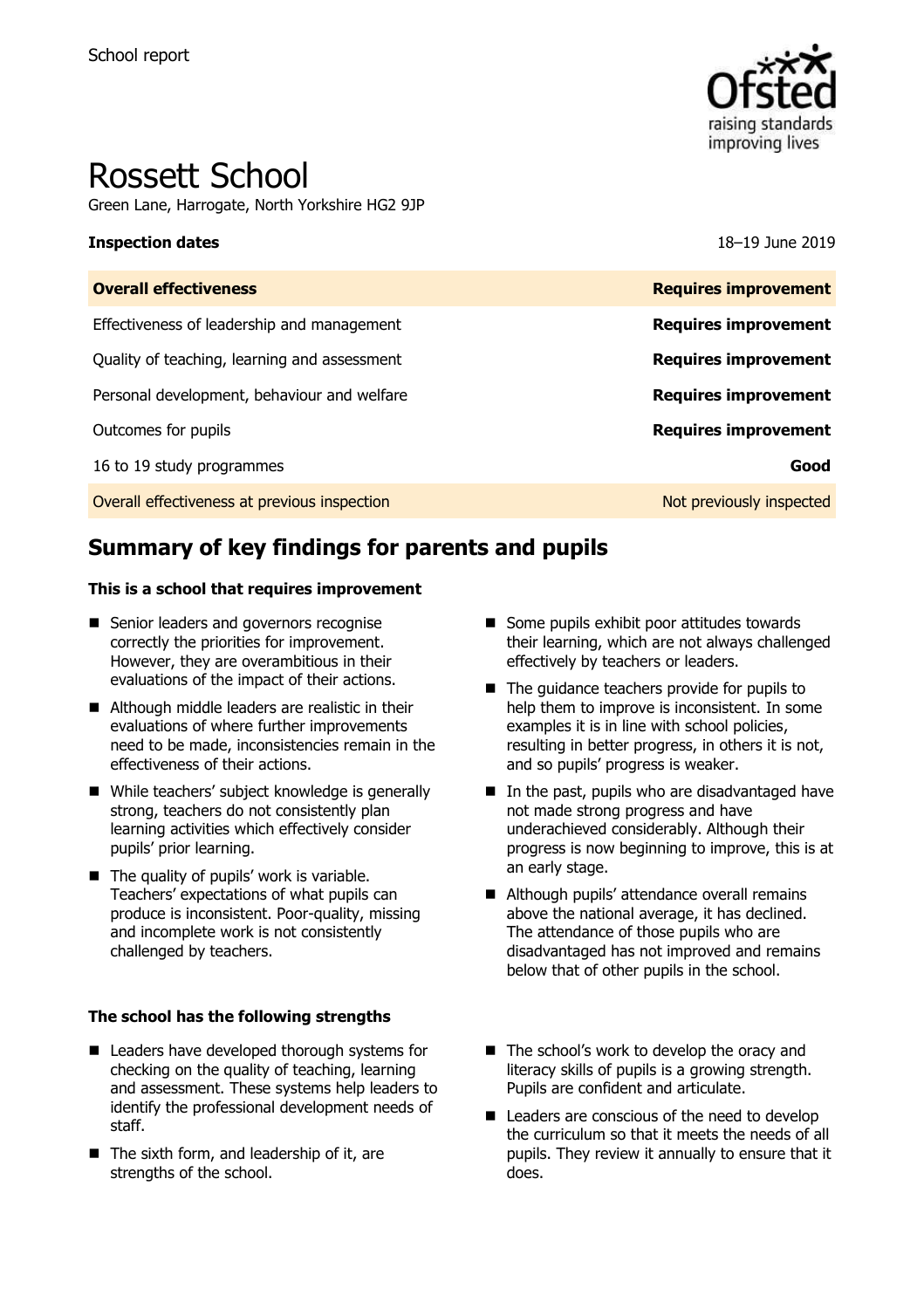

# **Full report**

### **What does the school need to do to improve further?**

- Improve the quality of teaching, learning and assessment and hence pupils' outcomes by:
	- ensuring that teachers plan learning activities which consider the prior learning of pupils and provide them with appropriate challenge
	- ensuring that teachers' expectations of pupils are consistently high so that the quality of pupils' work improves
	- ensuring that school policies on providing guidance to pupils, so that they improve their work, is consistently applied both across and within all subjects
	- ensuring that those pupils who are disadvantaged receive the support they need in the classroom, so that they make stronger progress.
- **IMPROVE THE GUALARY OF PERSONAL DEVELOPMENT** behaviour and welfare by:
	- ensuring that all pupils have positive attitudes towards their learning and where this is not the case, they are effectively challenged by teachers and leaders
	- improving the attendance of those pupils who are disadvantaged so that they do not have gaps in their learning and knowledge because of their absence.
- **IMPROVE the quality of leadership and management by:** 
	- ensuring that senior leaders and governors use their well-developed systems and structures, to arrive at realistic evaluations which will guide them towards an accurate view of the priorities for improvement
	- continuing to develop middle leaders so that they can use their considerable skills more effectively, to ensure that school policies are translated into practice consistently.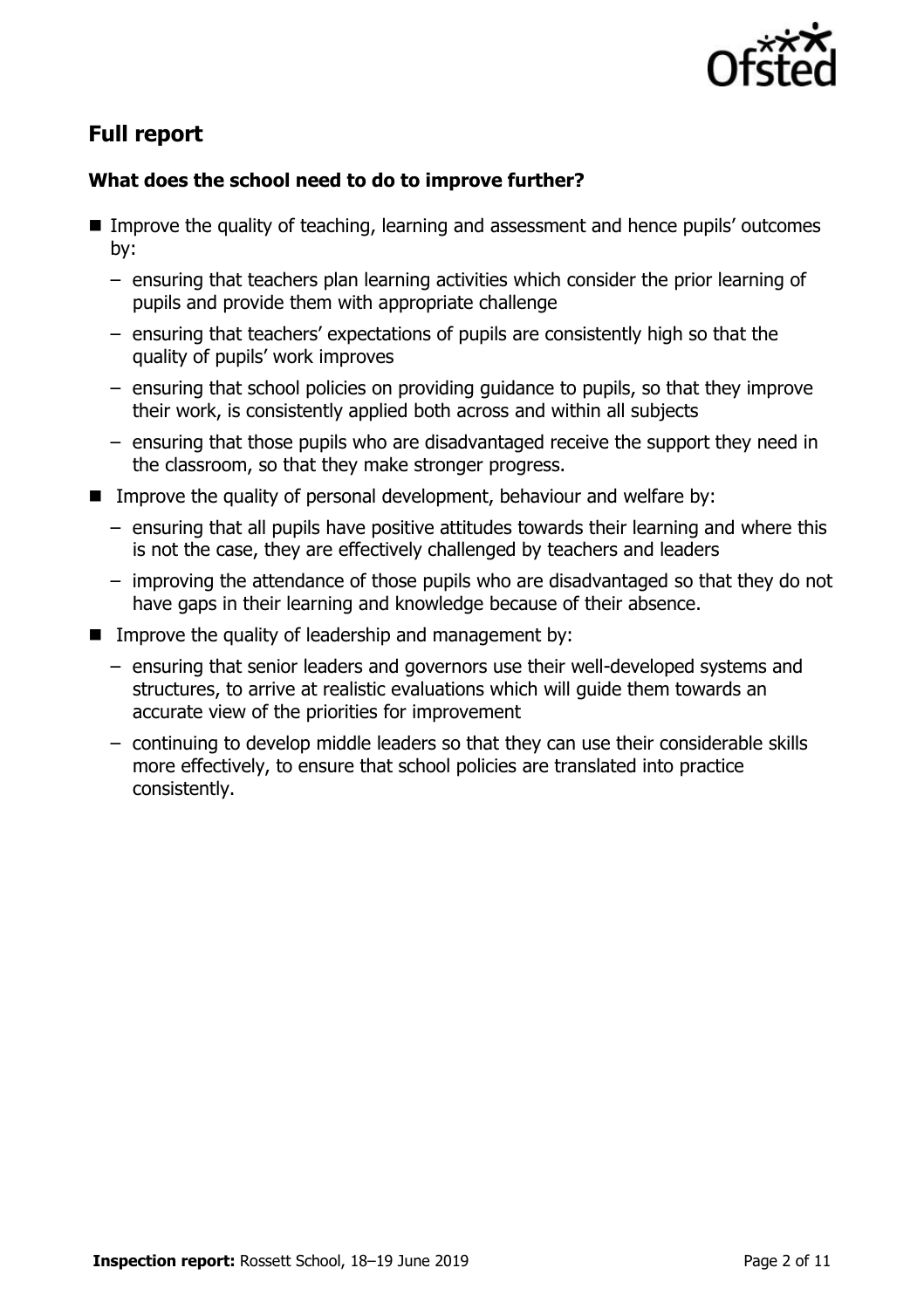# **Inspection judgements**

### **Effectiveness of leadership and management Requires improvement**

- Senior leaders and governors have correctly identified priorities for improvement. However, they are overly optimistic in their evaluation of the impact their current actions are having on making the improvements which are necessary.
- Leaders have ensured that there are reliable systems to identify the development needs of teachers. However, the actions leaders have taken using this information have not improved the overall quality of teaching, learning and assessment quickly enough.
- Although senior leaders identify the process of recruitment of new leaders and governors over time as a barrier to rapid improvement, several governors, middle and senior leaders have been in post long enough to have had the impact required. Leaders' actions have been too slow in coming, and consequently many improvements which are now being made are at an early stage.
- Middle leaders benefit from a wide range of professional development opportunities. However, these leaders are at different stages in their development and currently their actions to make the improvements required are inconsistent.
- School policies for providing pupils with the quidance they need to improve, are both clear and appropriate. However, leaders have not ensured that these policies are consistently applied both across and within subjects.
- **Pupils and students are complimentary about the support leaders provide to help** everyone improve. However, pupils and students also report that they do not see all the senior leaders around the school as often as they would like to.
- Leaders make good use of the support available to them through the Red Kite Teaching School Alliance. The alliance provides school improvement advice and professional reviews of important areas of the school's work.

### **Governance of the school**

- Governors are passionate about making improvements to the school. They are closely involved with school leadership and are knowledgeable about the priorities for improvement.
- Governors hold leaders to account for the use of additional funding such as that provided for those pupils who are disadvantaged or those with special educational needs and/or disabilities (SEND). However, governors are aware that further work is required to improve the achievement and attendance of disadvantaged pupils.

# **Safeguarding**

- $\blacksquare$  The arrangements for safeguarding are effective.
- School leaders work closely with external agencies to ensure that those pupils who are vulnerable are safe and receive the appropriate support they may need while attending school.

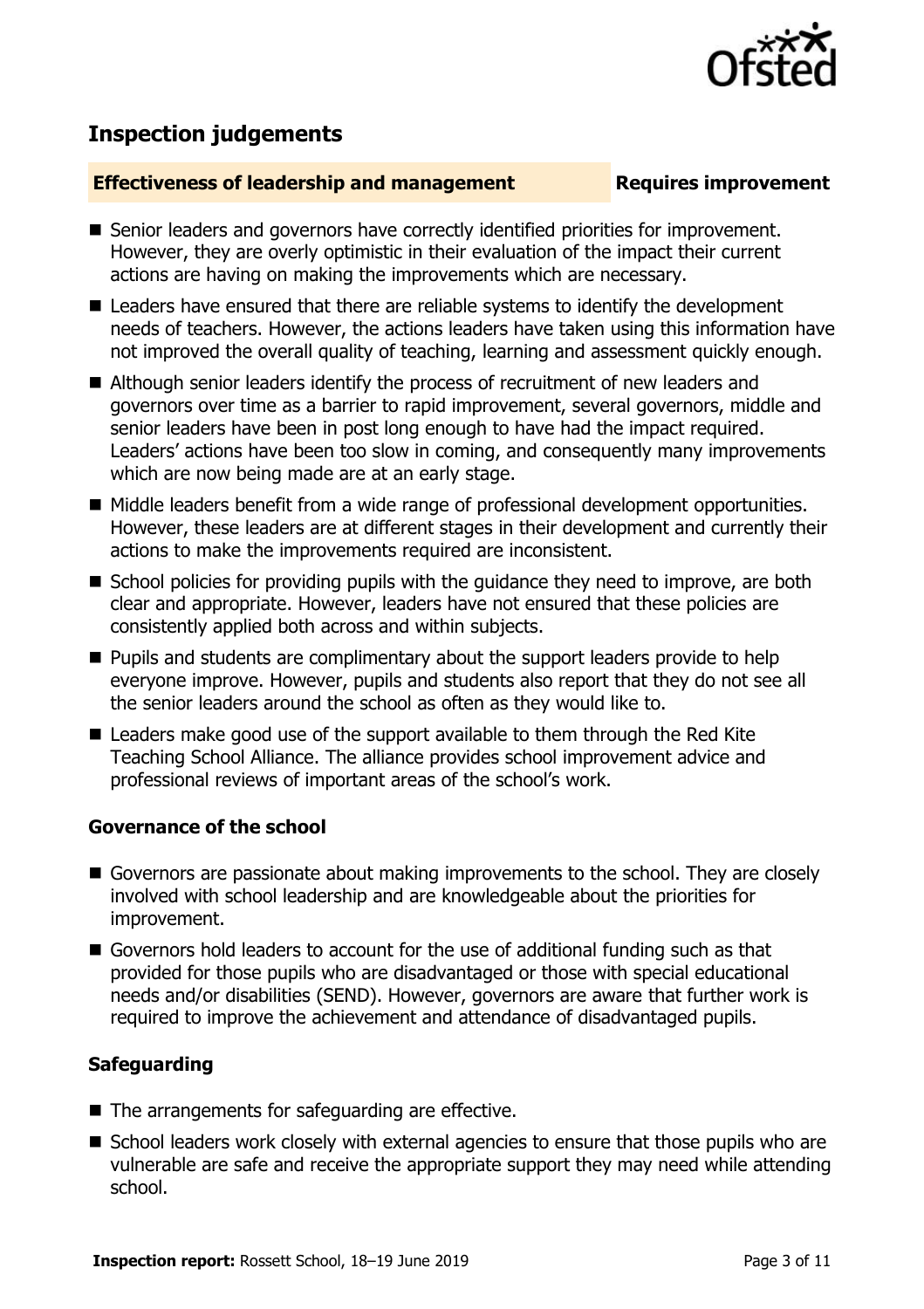

- The single central register which records the checks reguired on all adults in school to ensure that they are safe to work with children is thorough and compliant with all the legal requirements. School records are detailed, including the processes the school carries out when recruiting new staff.
- Staff and governors are regularly and appropriately trained, including annual updates and training which relates to any local concerns or issues.
- There is a strong culture of safeguarding throughout the school. Pupils report that they feel safe and that they are confident that staff will support them and help them effectively if they have any concerns.

#### **Quality of teaching, learning and assessment Requires improvement**

- Where teachers use their subject knowledge to provide learning tasks which challenge pupils, this deepens their understanding. However, when pupils are not provided with such challenge, they do not make the progress they are capable of.
- When learning activities closely match the prior learning and knowledge of pupils, they make rapid progress. Where activities are less closely matched to their prior learning and knowledge, pupils' progress is either slower or limited if the work set for them is too easy.
- Where very clear advice and quidance is provided to pupils in line with school policy, some pupils make use of clear steps for learning to improve their work. However, there are examples where such advice and guidance are inconsistent in quality, both within and across subjects. Consequently, the improvements and progress some pupils make is variable and inconsistent too.
- While the quality of teaching is improving in mathematics through the school's work on mathematics mastery, it remains inconsistent in its quality. Teachers are working hard to improve the mathematical, reasoning and problem-solving skills of pupils. However, the impact of their actions is variable across and within year groups.
- The quality and presentation of pupils' work in English, mathematics and science is variable. While many pupils take pride in the presentation of their books and produce high-quality work, there are some pupils who do not. Where poor-quality presentation and work does exist, teachers do not universally and effectively challenge this, consequently, for some pupils, this poor standard of work becomes routine.
- A minority of pupils exhibit poor attitudes towards their learning. Where these attitudes are effectively challenged, pupils are quick to respond and reengage with their learning appropriately. Where they are not so effectively challenged, pupils do meet the minimum expectations of teachers and opportunities to make improved progress are missed.
- Although the progress of those pupils who are disadvantaged is beginning to improve, these improvements are at an early stage. Leaders have recognised that the quality of support that disadvantaged pupils receive in the classroom requires improvement, and consequently there is a renewed focus on this area of the school's practice.
- $\blacksquare$  Those pupils with SEND and many of those who are most able are now making stronger progress. Those with SEND benefit from the high-quality support they receive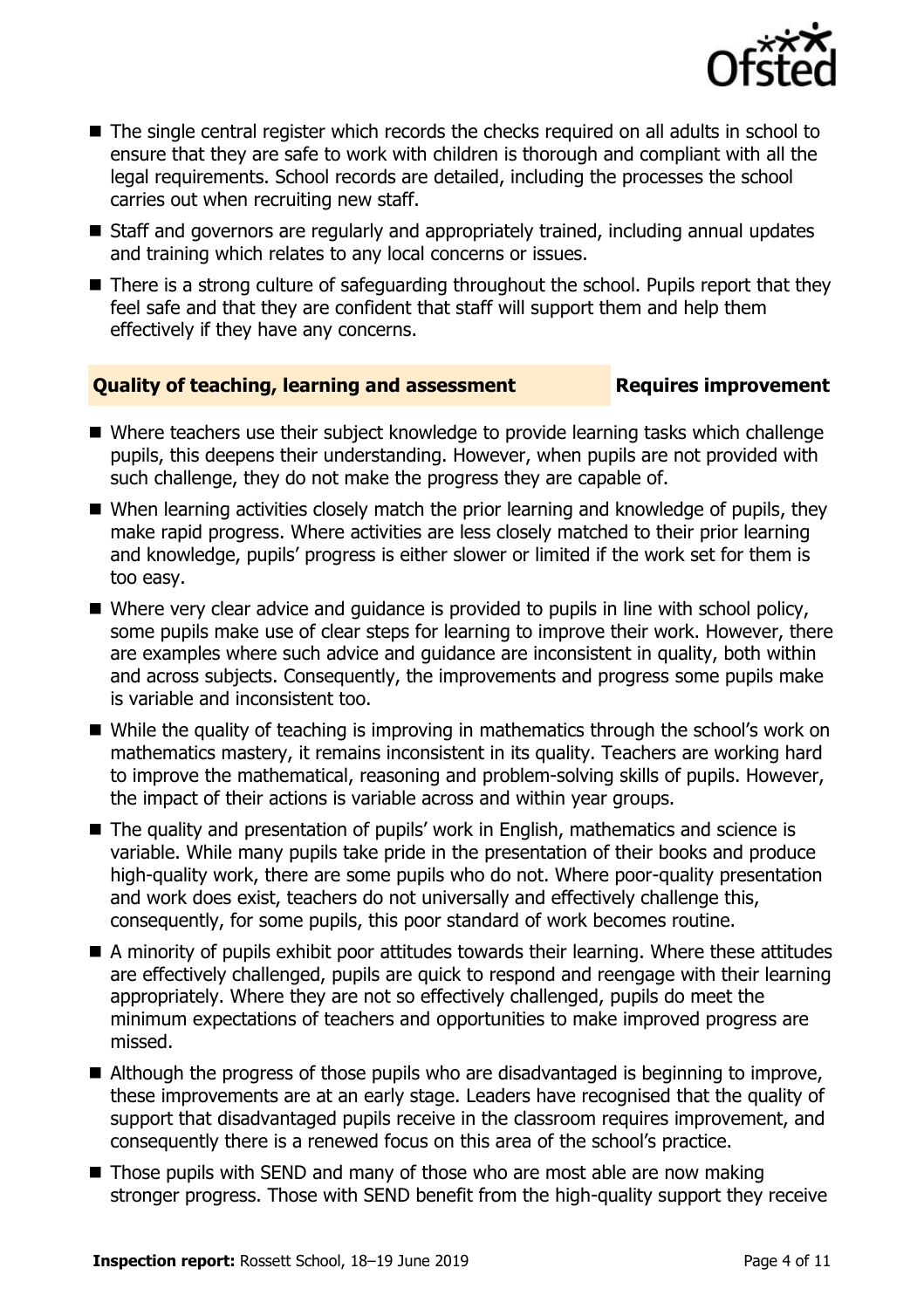

in the classroom. Those who are most able benefit from challenging tasks and skilful questioning from their teachers, which deepens their learning and understanding.

■ Leaders have ensured that several initiatives are in place which are aimed at improving the literacy skills of pupils, such as intervention sessions, reading programmes and, in some subjects, the development of pupils' literacy through extended writing tasks. However, opportunities are missed across a wide range of subjects to develop pupils' literacy skills further, for example where spelling, punctuation and grammatical mistakes remain unchecked and not corrected.

#### **Personal development, behaviour and welfare <b>Requires improvement**

#### **Personal development and welfare**

- The school's work to promote pupils' personal development and welfare requires improvement.
- **Pupils are generally respectful of each other, they are polite to staff and visitors alike.** They speak highly of their school and would recommend it to others.
- Most pupils wear their uniform with pride and meet the expectations of leaders. However, a minority of pupils do not, and this is not always effectively challenged by leaders and staff.
- There is a well-developed personal, social, health and economic programme which is delivered to pupils through taught lessons, assemblies and form tutor sessions. However, the quality and delivery of form tutor sessions is inconsistent.
- Leaders have ensured that the social, moral, spiritual and cultural development of pupils is effectively catered for. There is a wide range of opportunities for pupils to engage with, including educational visits, cultural experiences, sporting activities, clubs and societies.
- The school works collaboratively with other schools and with alternative curriculum providers in the local area and beyond. This is a strength of the school, and leaders are justifiably proud of the work being done to reengage pupils in their learning and prevent them from being excluded.

### **Behaviour**

- The behaviour of pupils requires improvement. Most pupils have positive attitudes towards their learning. However, a minority of pupils are not so positive. Consequently, their work is of a lower quality and their learning does not result in the progress they are capable of.
- **Pupils report that although behaviour in their lessons mostly allows them to focus on** their learning, there is room for improvement. A small minority of pupils also report that behaviour around the school needs more improvement, particularly the boisterous behaviour of older pupils towards younger pupils.
- Leaders have recently renewed their focus on raising standards of behaviour. Consequently, levels of exclusion increased, but now are reducing to levels below the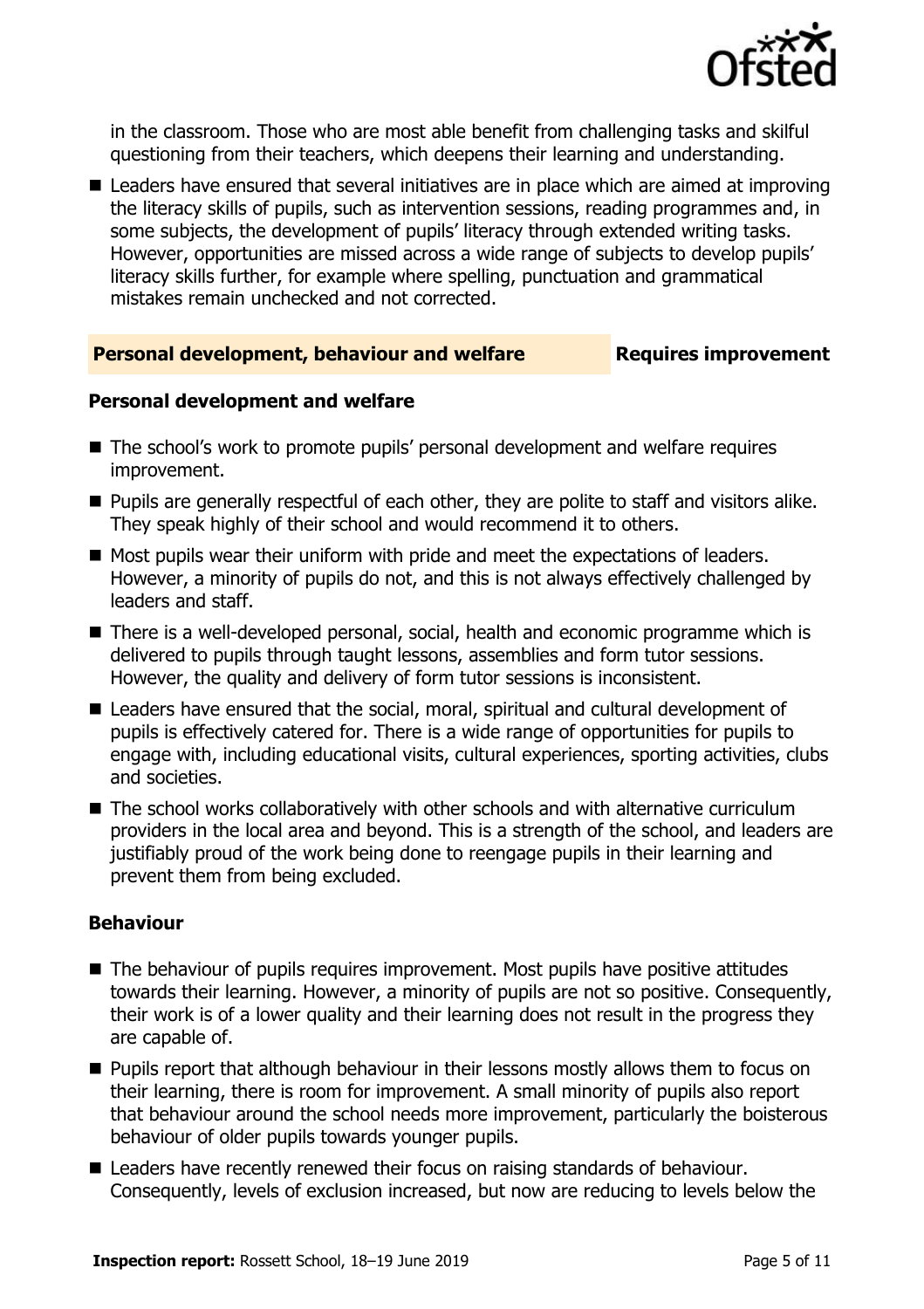

national average. This includes the level of exclusion for those pupils who are disadvantaged and those with SEND.

■ Overall attendance is above the national average but has declined from the previous academic year. However, the attendance of those pupils who are disadvantaged remains a concern. Despite leaders' actions, the attendance of those pupils who are disadvantaged has not improved over the past two years.

#### **Outcomes for pupils Requires improvement**

- In 2018 the attainment of Year 11 pupils in their GCSE examinations in English and mathematics was broadly average. However, those pupils who are most able and those who are disadvantaged made less progress in mathematics than their peers nationally, who had similar starting points. In addition, those pupils who are disadvantaged made less progress in English than their peers nationally, who had similar starting points.
- In 2018, overall Year 11 pupils made progress in line with the national average. However, the progress which these pupils made in mathematics was significantly below that of others nationally, who had similar starting points.
- In 2018, across a wide range of subjects, including English, mathematics and science, those pupils in Year 11 who were disadvantaged made significantly less progress than their peers nationally who had similar starting points.
- The progress of current pupils is improving overall. However, because of inconsistencies in teaching, learning and assessment, the amount of progress pupils make is variable.
- Those pupils who are disadvantaged are beginning to make better progress than they have in the past and leaders now have increased confidence in the reliability of school information, which allows them to identify the support these pupils need. However, the actions taken to ensure that disadvantaged pupils make better progress are relatively recent and signs of impact on their progress are at an early stage. Consequently, their progress is not consistently strong.
- In mathematics, the work the school has engaged in, with mathematics mastery projects with other schools, is beginning to show a positive impact on the standards pupils reach. Those pupils who are disadvantaged are making stronger progress in mathematics than they have in the past compared to other pupils nationally who have similar starting points.

### **16 to 19 study programmes Good**

- Leadership of the sixth form is good. Leaders have high expectations of students and ensure that the knowledge leaders have of students' current progress allows them to act quickly when students' achievement falls below expectations.
- Students follow programmes of learning which closely meet their needs. They feel very well supported when making their choices for post-16 study and equally well supported as they prepare for their next steps after they leave the sixth form.
- Teaching, learning and assessment in the sixth form is good, as evidenced through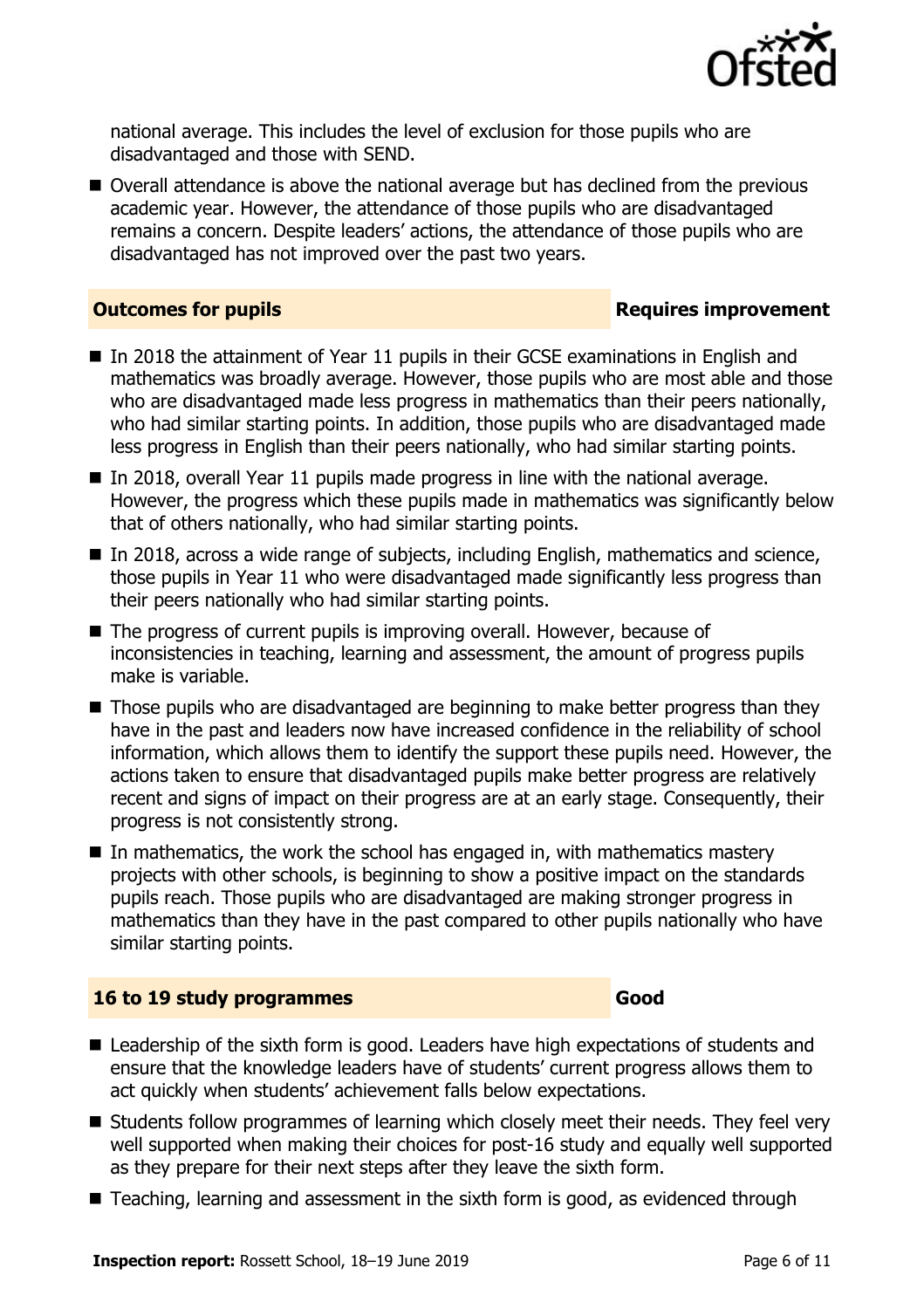

school information and the strong progress students are now making. Leaders have identified weaker areas, such as the achievement of those students who are most able, and have acted effectively to make any necessary improvements.

- The small number of students who study vocational subjects make good progress in their studies.
- Students report that the advice they are given when choosing subjects to study and when making decisions about future learning and career routes is informative and helpful.
- The development of students' employability skills is a strong feature of the sixth form provision. Students report there are numerous opportunities to develop their employability skills through work experience, and through the personal development programmes the school offers them. During the inspection, a high-quality careers event took place where students had the opportunity to learn about further education and training courses, for example.
- Students are safe in the school. They benefit from a comprehensive personal development programme which allows for discussion on how to stay safe, community issues and British values. This promotes a culture of tolerance and respect. Students are also encouraged to become role models for the younger pupils and get involved in learning projects in the lower school as support for teachers.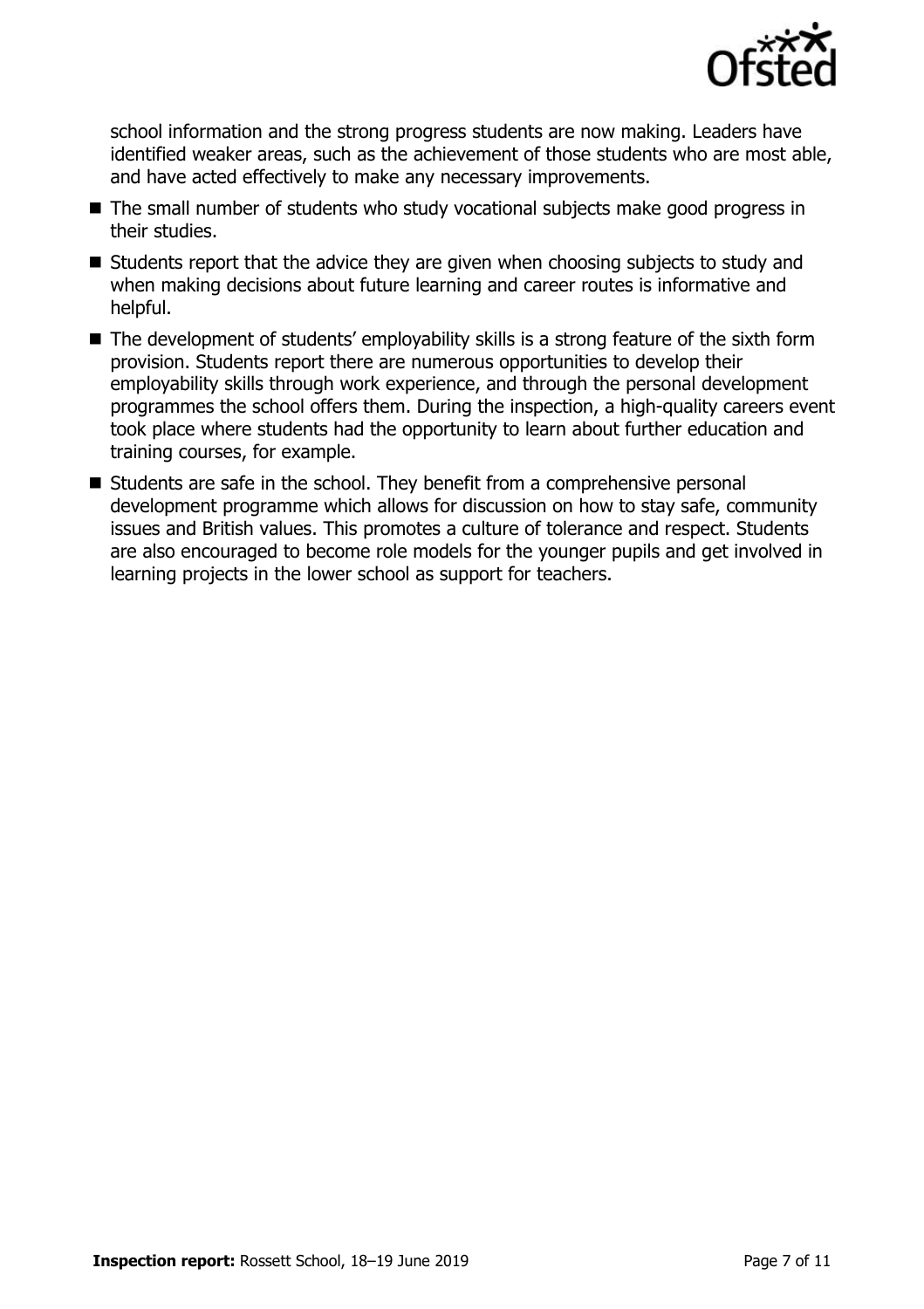

# **School details**

| Unique reference number | 136896          |
|-------------------------|-----------------|
| Local authority         | North Yorkshire |
| Inspection number       | 10087665        |

This inspection was carried out under section 8 of the Education Act 2005. The inspection was also deemed a section 5 inspection under the same Act.

| Type of school                                           | Secondary comprehensive       |
|----------------------------------------------------------|-------------------------------|
| School category                                          | Academy converter             |
| Age range of pupils                                      | 11 to 18                      |
| Gender of pupils                                         | Mixed                         |
| Gender of pupils in 16 to 19 study<br>programmes         | Mixed                         |
| Number of pupils on the school roll                      | 1433                          |
| Of which, number on roll in 16 to 19 study<br>programmes | 233                           |
| Appropriate authority                                    | The governing body            |
| Chair                                                    | John Hesketh                  |
| Headteacher/Principal/Teacher in charge                  | Helen Woodcock                |
| Telephone number                                         | 01423 564444                  |
| Website                                                  | www.rossettschool.co.uk       |
| <b>Email address</b>                                     | hwoodcock@rossettschool.co.uk |
| Date of previous inspection                              | Not previously inspected      |

### **Information about this school**

- The school is a larger than average-sized secondary school.
- The proportion of disadvantaged pupils is lower than average.
- The proportion of pupils with SEND is below average. The proportion who have an education, health and care plan is below average.
- The majority of pupils are from White British backgrounds.
- The majority of pupils speak English as a first language.
- A small number of pupils attend a range of alternative provisions, including Veloheads,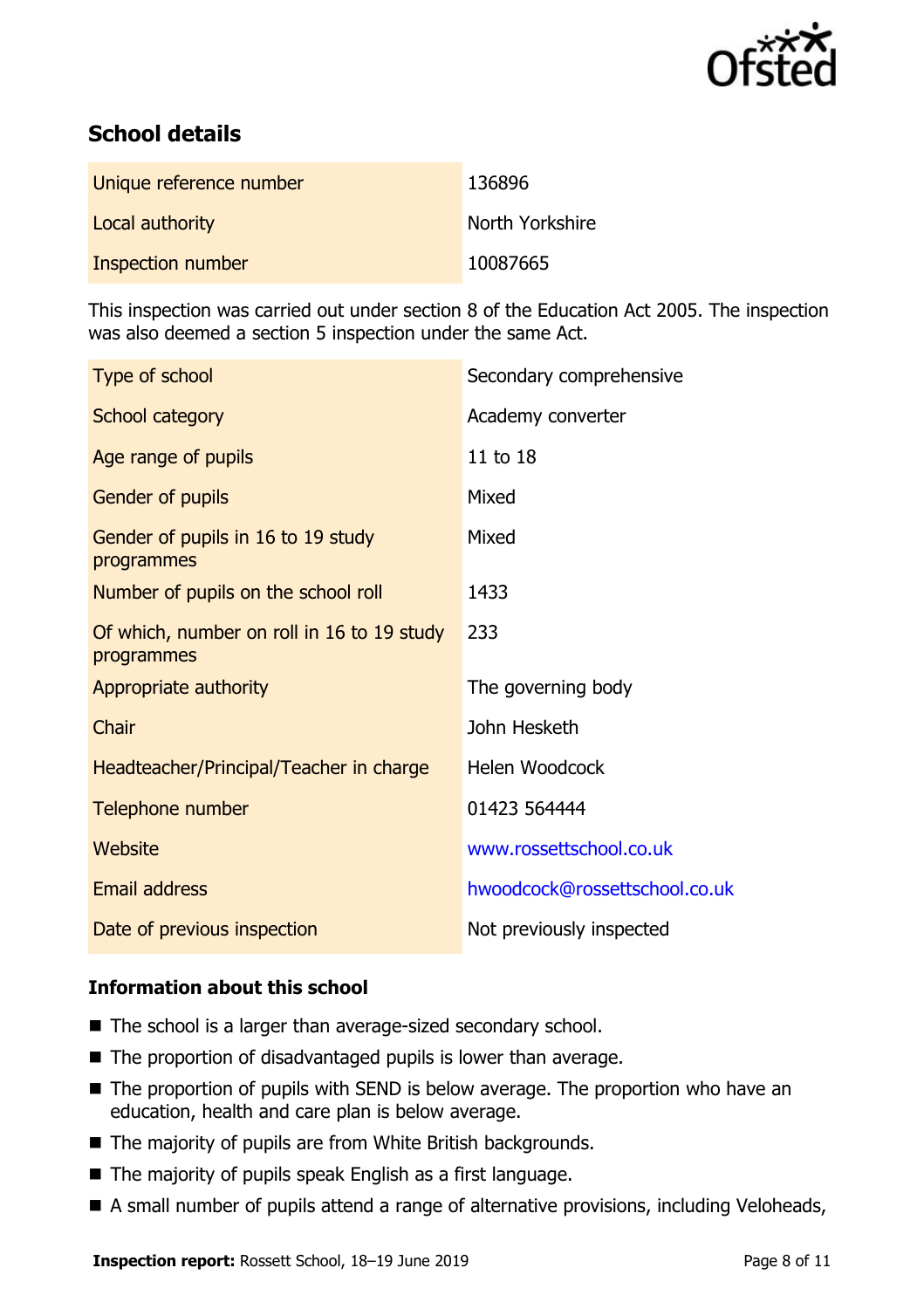

Country Classrooms, Hunslet Club and Elland Academy, which offer vocational and applied curriculum subjects.

- The school is an active member of the Red Kite Teaching School Alliance (TSA).
- The school offers support to partner schools and receives support from leaders and partner schools within the teaching school alliance.
- Rossett High School converted to become Rossett School, an academy, in July 2011. Responsibility for the school rests with the academy trustees, who form the governing body.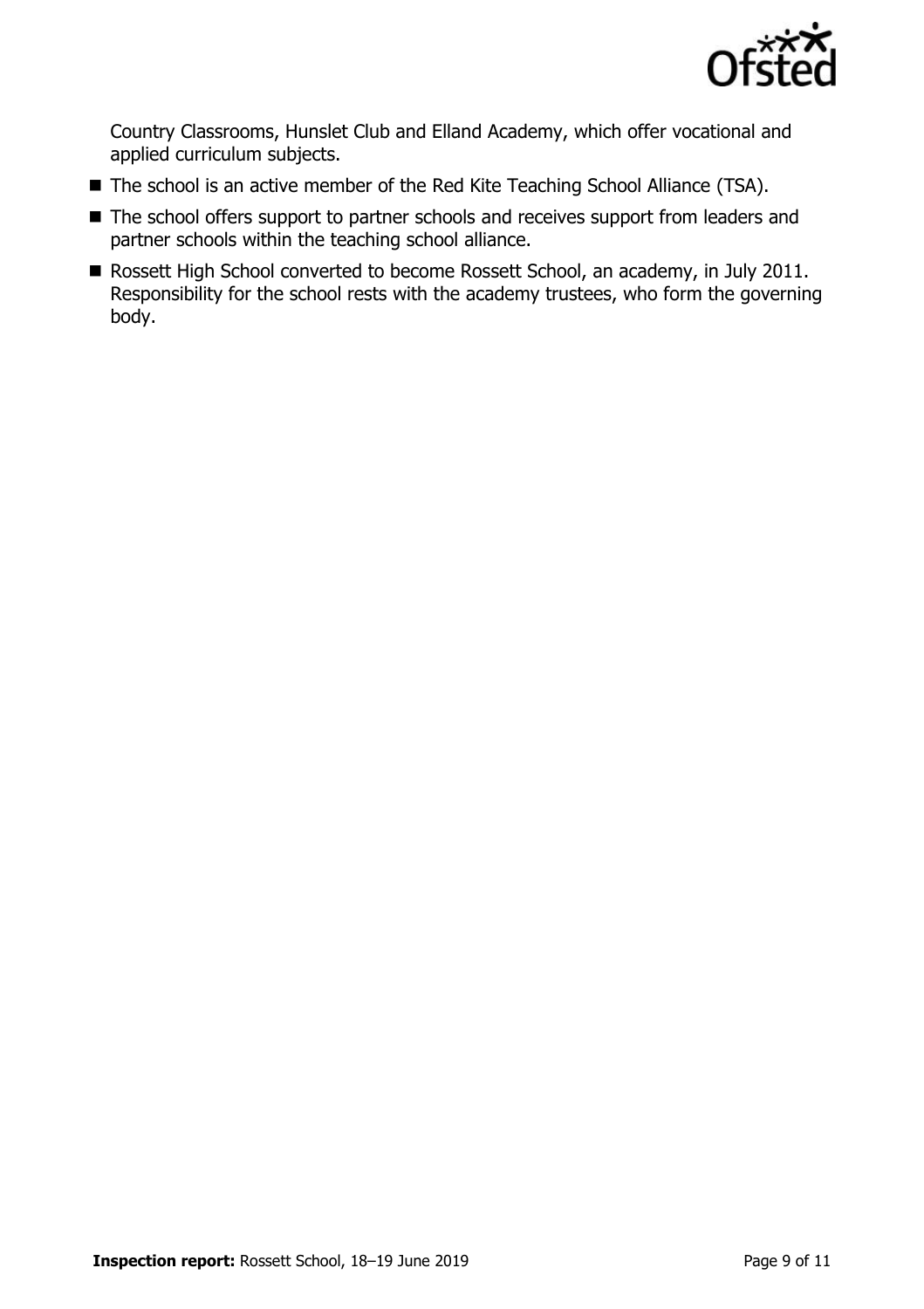

# **Information about this inspection**

- Inspectors observed learning in 55 lessons and five form tutor sessions, some jointly with senior leaders.
- Discussions were held with senior and middle leaders, other staff and representatives from the Red Kite TSA.
- $\blacksquare$  The lead inspector met with the chair and members of the governing body.
- Inspectors looked at pupils' work in lessons and a sample of pupils' workbooks.
- Inspectors observed pupils' behaviour before school, during lessons, around school, during form tutor sessions, at breaktime and at lunchtime.
- Inspectors held discussions with the managers of the local authority pupil referral unit and virtual school.
- Inspectors spoke with pupils in discussion groups and informally around school.
- Inspectors scrutinised a wide range of documents, including the school's selfevaluation, its improvement plans, information about the attainment and progress of all pupils, records relating to behaviour, attendance and safeguarding and information on the school's website.

#### **Inspection team**

| Barry Found, lead inspector | Her Majesty's Inspector |
|-----------------------------|-------------------------|
| David Pridding              | Ofsted Inspector        |
| <b>Tudor Griffiths</b>      | Ofsted Inspector        |
| Julian Appleyard            | Ofsted Inspector        |
| Peter Cole                  | Ofsted Inspector        |
| <b>Robert Jones</b>         | Ofsted Inspector        |